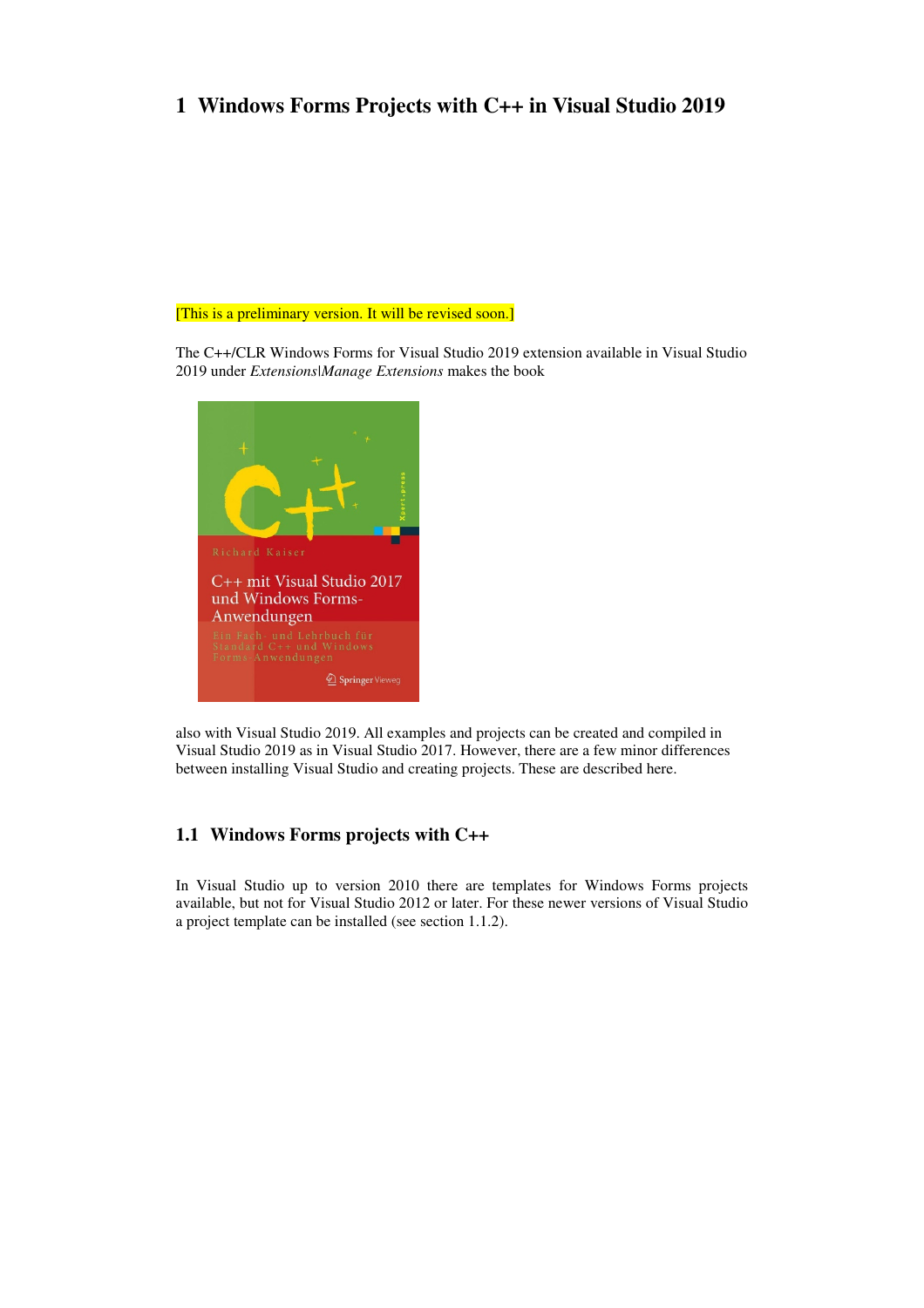#### **1.1.1 Installing Visual Studio for Windows Forms Projects**

For Windows Forms projects to be created in Visual Studio, additional components must be installed when installing Visual Studio.

If this was forgotten during the installation, start the Visual Studio Installer

-under Windows *Start*



-or in Visual Studio 2019 under *File|New|Project|Create New Project* 

| Neues Projekt erstellen                                        | <b>XXX</b> | Sprache *                                                                | Plattform |
|----------------------------------------------------------------|------------|--------------------------------------------------------------------------|-----------|
| Zuletzt verwendete Projektvorlagen<br>2 CppCLR WinformsProjekt |            | Ist nicht das Richtige dabei?<br>Weitere Tools und Features installieren |           |

Here the .NET desktop development, the desktop development with C++ and the C++/CLI support must be installed:

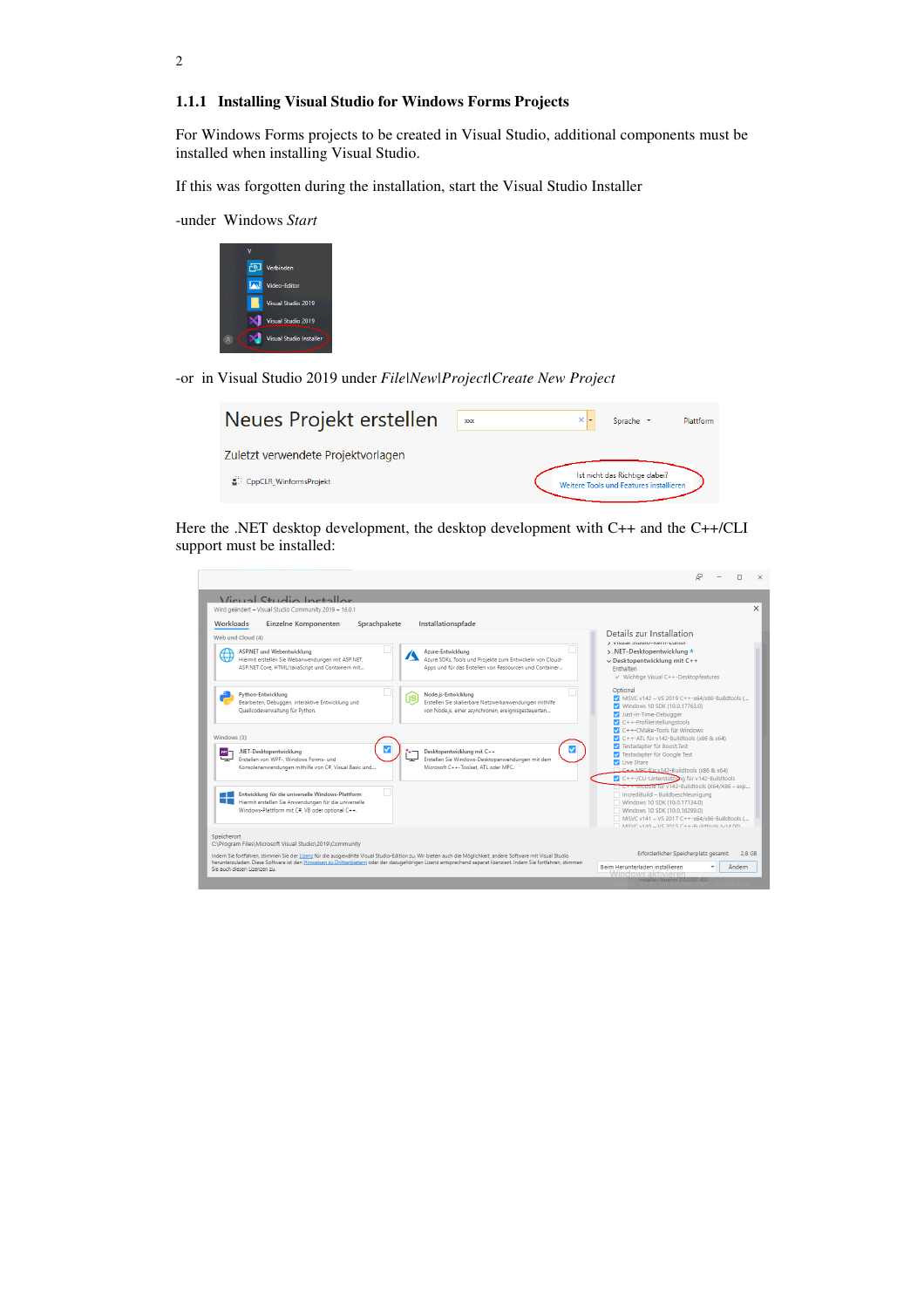#### **1.1.2 Installing the Visual Studio Extension for Windows Forms Projects**

If you have not yet installed the Visual Studio Extension for Windows Forms projects, click "Continue Without Code" after starting Visual Studio:

| Visual Studio 2019                                                                                                                                                                                                                                                                   |                                                                                                                           |
|--------------------------------------------------------------------------------------------------------------------------------------------------------------------------------------------------------------------------------------------------------------------------------------|---------------------------------------------------------------------------------------------------------------------------|
| Zuletzt verwendete Elemente öffnen                                                                                                                                                                                                                                                   | <b>Frste Schritte</b>                                                                                                     |
| Während Sie Visual Studio verwenden, werden alle von Ihnen geöffneten Projekte, Ordner oder<br>Dateien hier angezeigt, damit Sie schnell darauf zugreifen können.<br>Elemente, die Sie häufig öffnen, können Sie anheften, damit sie immer am Anfang der Liste<br>aufgeführt werden. | Code klonen oder auschecken<br>≚<br>Ruft Code aus einem Onlinerepository (z. B.<br>GitHub oder Azure DevOps) ab.          |
|                                                                                                                                                                                                                                                                                      | Projekt oder Projektmappe<br>M<br>öffnen<br>Hiermit öffnen Sie ein lokales Visual Studio-<br>Projekt oder eine SLN-Datei. |
|                                                                                                                                                                                                                                                                                      | Lokalen Ordner öffnen<br>$\rightarrow$<br>Navigieren und Bearbeiten von Code in<br>beliebigem Ordner                      |
|                                                                                                                                                                                                                                                                                      | Neues Projekt erstellen<br>ף ל<br>Wählen Sie zu Beginn eine Projektvorlage mit<br>Codegerüstbau.                          |
|                                                                                                                                                                                                                                                                                      | Ohne Code fortfahren →                                                                                                    |

and under *Extensions|Manage Extensions*

|  |  |  | Datei Bearbeiten Ansicht Debuggen Test Analysieren Extras Erweiterungen Fenster Hilfe |  |  |
|--|--|--|---------------------------------------------------------------------------------------|--|--|
|  |  |  | Envelterungen verwalten                                                               |  |  |

download the C++/CLR Windows Forms for Visual Studio extension

| <b>Extensions verwalten</b>                                                                                        |                         |                                                                                                                                                                                                                                                                                                                                                                                                                                                                 |            |
|--------------------------------------------------------------------------------------------------------------------|-------------------------|-----------------------------------------------------------------------------------------------------------------------------------------------------------------------------------------------------------------------------------------------------------------------------------------------------------------------------------------------------------------------------------------------------------------------------------------------------------------|------------|
| $\triangleright$ Installiert                                                                                       | Sortieren nach Relevanz | $c++$ clr                                                                                                                                                                                                                                                                                                                                                                                                                                                       | $\times$ + |
| Online<br>▲ Visual Studio Marketplace<br><b>D</b> Steuerelemente<br>D Tools<br><b>D</b> Vorlagen<br>Suchergebnisse | ۱ę.                     | C++/CLR Windows Forms for Visual<br>Herunterladen<br><b>Erstellt von: Richard Kaiser</b><br>Write Windows programs with a graphical user<br>Version: 1.0<br>interface in C++. With Windows Forms project<br>Downloads: 58<br><b>Preiskategorie:</b> Free<br>$C++/WinRT$<br><b>Bewertung:</b> $\star \star \star \star \star \times$ (0 Stimmen)<br>Tools for authoring and consuming Windows Runtime classes in<br>Weitere Informationen<br>standard $C_{++}$ . |            |
| $\triangleright$ Updates (1)                                                                                       |                         | Erweiterung an Microsoft melden<br><b>H</b> Microsoft                                                                                                                                                                                                                                                                                                                                                                                                           |            |

and then quit Visual Studio. Then you get the message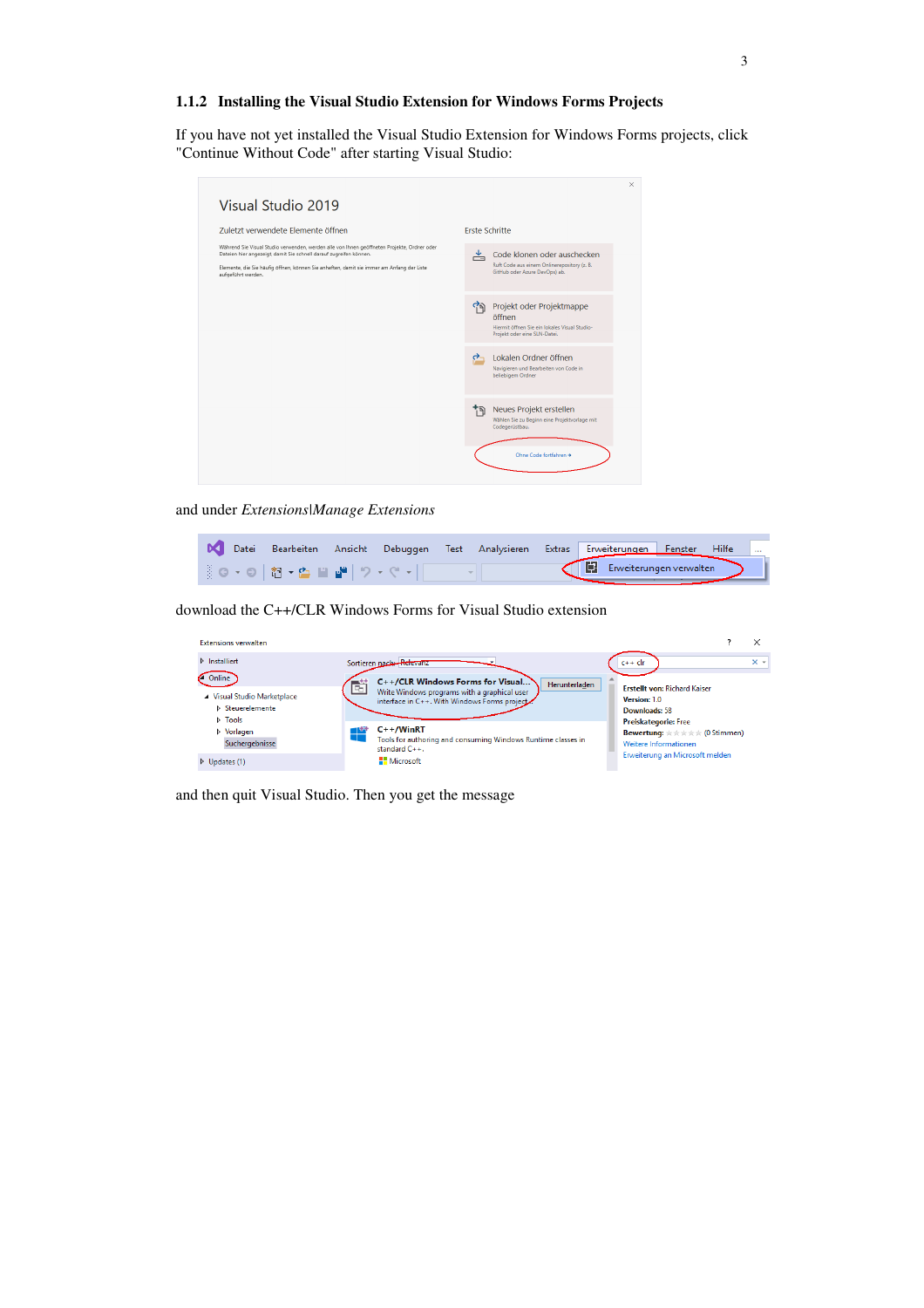

Click *Change to* install the extension.

### **1.1.3 Create a Windows Forms project**

After restarting Visual Studio, you will find a list of the following options under *Create new project* or File|New|Project

| Zuletzt verwendete Elemente öffnen                                                                                                                                                                                             |                                      | <b>Erste Schritte</b> |                                                                                                                      |
|--------------------------------------------------------------------------------------------------------------------------------------------------------------------------------------------------------------------------------|--------------------------------------|-----------------------|----------------------------------------------------------------------------------------------------------------------|
| CppCLR_WinformsProject_VS2017.sln<br>๛<br>D:\\WinForms-Vorlagen\vsix-2017-test\CppCLR WinformsProiect VS2017<br>CppCLR_WinformsProject_VS2017.sln<br>D:\cpp-2015.boo\WinForms-Vorlagen\VSIX-2019\CppCLR WinformsProject VS2017 | 13.04.2019 00:58<br>12.04.2019 01:36 | ≚                     | Code klonen oder auschecken<br>Ruft Code aus einem Onlinerepository (z. B.<br>GitHub oder Azure DevOps) ab.          |
| CppCLR_WinformsProjekt1.sln<br>⊶<br>D:\cpp-2015.boo\WinForms-Vorlagen\VSIX-2019\CppCLR_WinformsProjekt1<br>CppCLR_WinformsProjekt1.sln<br>CABeispiele VS2019\CppCIr\CppCLR WinformsProjekt1                                    | 11.04.2019 23:17<br>11.04.2019 20:46 |                       | Projekt oder Projektmappe<br>öffnen<br>Hiermit öffnen Sie ein lokales Visual Studio-<br>Projekt oder eine SLN-Datei. |
| VSIXProject1.sln<br>M.<br>D:\cpp-2015.boo\WinForms-Vorlagen\VSIX-2017_2\VSIXProject1                                                                                                                                           | 11.04.2019 11:37                     | O.                    | Lokalen Ordner öffnen<br>Navigieren und Bearbeiten von Code in<br>beliebigem Ordner                                  |
| VSIXProject1.sln<br>⊶<br>D:\cpp-2015.boo\WinForms-Vorlagen\VSIX-2019\VSIXProject1                                                                                                                                              | 11.04.2019 11:32                     |                       |                                                                                                                      |
| WindowsProject1.sln<br>м<br>C:\Users\RK_2\Source\Repos\WindowsProject1                                                                                                                                                         | 11.04.2019 11:10                     |                       | Neues Projekt erstellen<br>Wählen Sie zu Beginn eine Projektvorlage mit<br>Codegerüstbau.                            |
| VS-2019.sln<br>ଇ<br>D:\cpp-2015.boo\VS-Solutions\VS-2019\VS-2019                                                                                                                                                               | 11.04.2019 11:10                     |                       | Chne Code fortfahren +                                                                                               |

Windows Forms projects: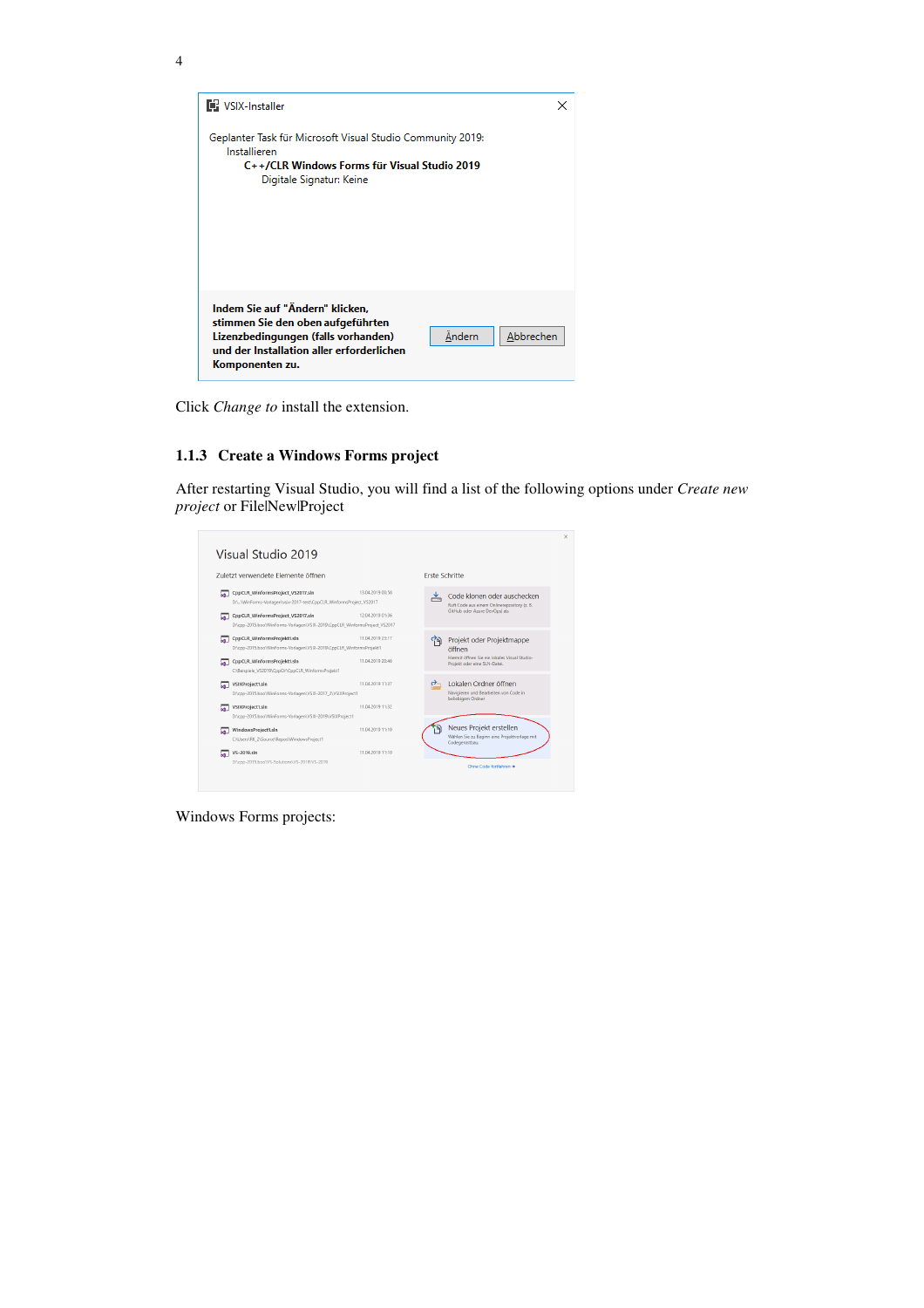| Zuletzt verwendete Projektvorlagen      |       | Windows Forms-App (.NET Framework)                                                                                                                                                          |
|-----------------------------------------|-------|---------------------------------------------------------------------------------------------------------------------------------------------------------------------------------------------|
| Windows-Desktopanwendung<br><b>Rest</b> | $C++$ | Ein Projekt zum Erstellen einer Anwendung mit einer Windows Forms-<br>Benutzeroberfläche (WinForms)                                                                                         |
| Konsolen-App<br>C-V                     | $C++$ | $C =$<br>Windows<br>Desktop                                                                                                                                                                 |
|                                         |       | Windows Forms-Steuerelementbibliothek (.NET Framework)<br>—c#<br>ŨB.<br>Ein Projekt zum Erstellen von Steuerelementen zur Verwendung in Windows Forms-<br>Anwendungen (WinForms)            |
|                                         |       | C#<br><b>Windows</b><br>Desktop                                                                                                                                                             |
|                                         |       | Windows Forms-App (.NET Framework)<br>Ein Projekt zum Erstellen einer Anwendung mit einer Windows Forms-<br>Benutzeroberfläche (WinForms)                                                   |
|                                         |       | Visual Basic<br>Windows<br>Desktop                                                                                                                                                          |
|                                         |       | Windows Forms-Steuerelementbibliothek (.NET Framework)<br>$\blacksquare$<br>DB.<br>Ein Projekt zum Erstellen von Steuerelementen zur Verwendung in Windows Forms-<br>Anwendungen (WinForms) |
|                                         |       | Visual Basic<br>Windows<br><b>Bibliothek</b>                                                                                                                                                |
|                                         |       | CppCLR_WinformsProjekt<br>$\bullet$<br><b>M</b> <sup>2</sup><br>Ein Projekt zum Erstellen einer.NET Anwendung mit einer Windows<br>Benutzeroberfläche in C+                                 |
|                                         |       |                                                                                                                                                                                             |

After clicking the button with the inscription "Next" you will be prompted to enter the name of the project and a directory:

| Neues Projekt konfigurieren                                          |  |
|----------------------------------------------------------------------|--|
| CppCLR WinformsProjekt                                               |  |
| Projektname                                                          |  |
| MeinErstesWinformsProjekt                                            |  |
| Standort                                                             |  |
| C:\CppCLR-Winforms-Projekte\                                         |  |
| Projektmappenname (i)                                                |  |
| MeinErstesWinformsProjekt                                            |  |
| Legen Sie die Projektmappe und das Projekt im selben Verzeichnis ab. |  |

After clicking the *Create button,* Visual Studio looks something like this: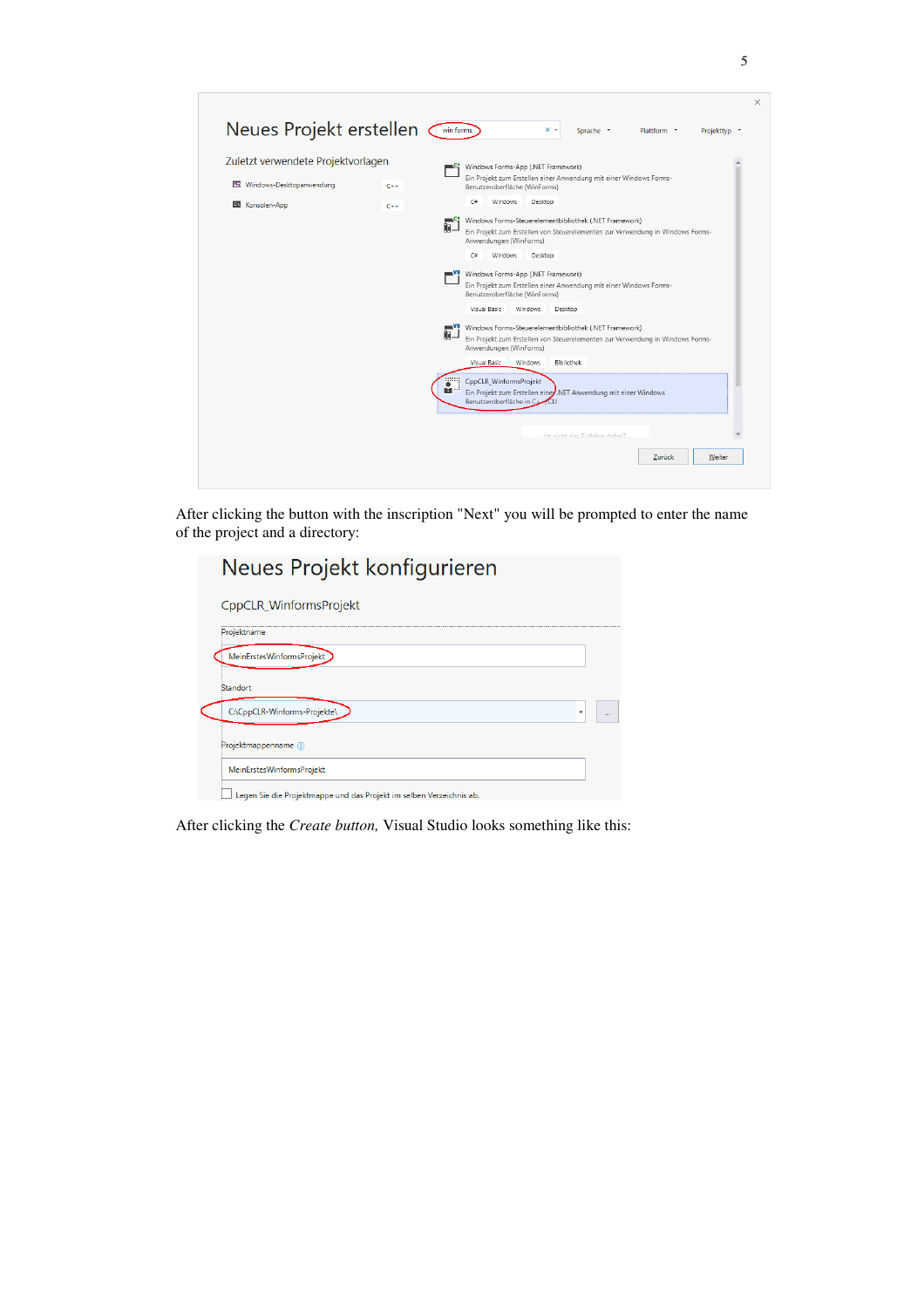

If you now click on Form1.h in the Solution Explorer, the form is displayed:

6

| Ansicht<br>Projekt Erstellen Debuggen<br>Bearbeiten<br>Datei<br>м<br>Analysieren Extras Erweiterungen Fenster Hilfe<br>§◎ - ◎   招 - 凸 圖 - -   ワ - ペ -   Debug - x86                                                                                                                                                                                                                                                                                                                             | Test<br>(RK)<br>$V$ isu $\Omega$<br>MeinErstesWormsProjekt<br>П<br>×<br>Lokaler Windows-Debugger - P<br>A Live Share<br>$\mathbb{S}^2$<br>$\cdot$                                                                                                                                                                                                                                                                                                                                       |
|-------------------------------------------------------------------------------------------------------------------------------------------------------------------------------------------------------------------------------------------------------------------------------------------------------------------------------------------------------------------------------------------------------------------------------------------------------------------------------------------------|-----------------------------------------------------------------------------------------------------------------------------------------------------------------------------------------------------------------------------------------------------------------------------------------------------------------------------------------------------------------------------------------------------------------------------------------------------------------------------------------|
| Server-Explore<br>$\begin{array}{c c c c c} \hline \multicolumn{1}{c }{\mathbf{.}} & \multicolumn{1}{c }{\mathbf{.}} & \multicolumn{1}{c }{\mathbf{.}} & \multicolumn{1}{c }{\mathbf{.}} & \multicolumn{1}{c }{\mathbf{.}} & \multicolumn{1}{c }{\mathbf{.}} & \multicolumn{1}{c }{\mathbf{.}} & \multicolumn{1}{c }{\mathbf{.}} & \multicolumn{1}{c }{\mathbf{.}} & \multicolumn{1}{c }{\mathbf{.}} & \multicolumn{1}{c }{\mathbf{.}} & \multicolumn{1}{c }{\mathbf{.$<br><sup>all</sup> Form1 | Form1.h [Entwurf] $\mathbb{R} \times$<br>Projektmappen-Explorer<br>$-4x$<br>$\rightarrow$<br>$  \oplus \oplus z - 0  $ . $\oplus \oplus \oplus \oplus$<br>Projektmappen-Explorer durchsuchen (S 0 +<br>4 Projektmappe "MeinErstesWinformsProjek<br>MeinErstesWinformsProjekt (Visual S<br>■ Verweise<br><b>In Externe Abhängigkeiten</b><br>Headerdateien<br>: B Form1.h<br>Þ<br><b>B</b> resource.h<br><b>Fil</b> stdafx.h<br>Cuelldateien<br>Ressourcendateien<br><b>■ ReadMe.txt</b> |
| Ausgabe<br>Ausgabe anzeigen von:                                                                                                                                                                                                                                                                                                                                                                                                                                                                | $-4 \times$<br>•   일   철 철   29  <br>$L_{2}^{ds}$                                                                                                                                                                                                                                                                                                                                                                                                                                       |
| Fehlerliste Ausgabe<br>$\Box$ Rereit                                                                                                                                                                                                                                                                                                                                                                                                                                                            | Eigenschaften Toolbox Projektmappen-E<br>1 7ur Quellcodeverwaltung binzufügen                                                                                                                                                                                                                                                                                                                                                                                                           |

Normally everything is done and you can continue with section 1.2

# **1.2 Visual Programming: A First Small Program**

After creating a Windows Forms project as described in Section 1.1.3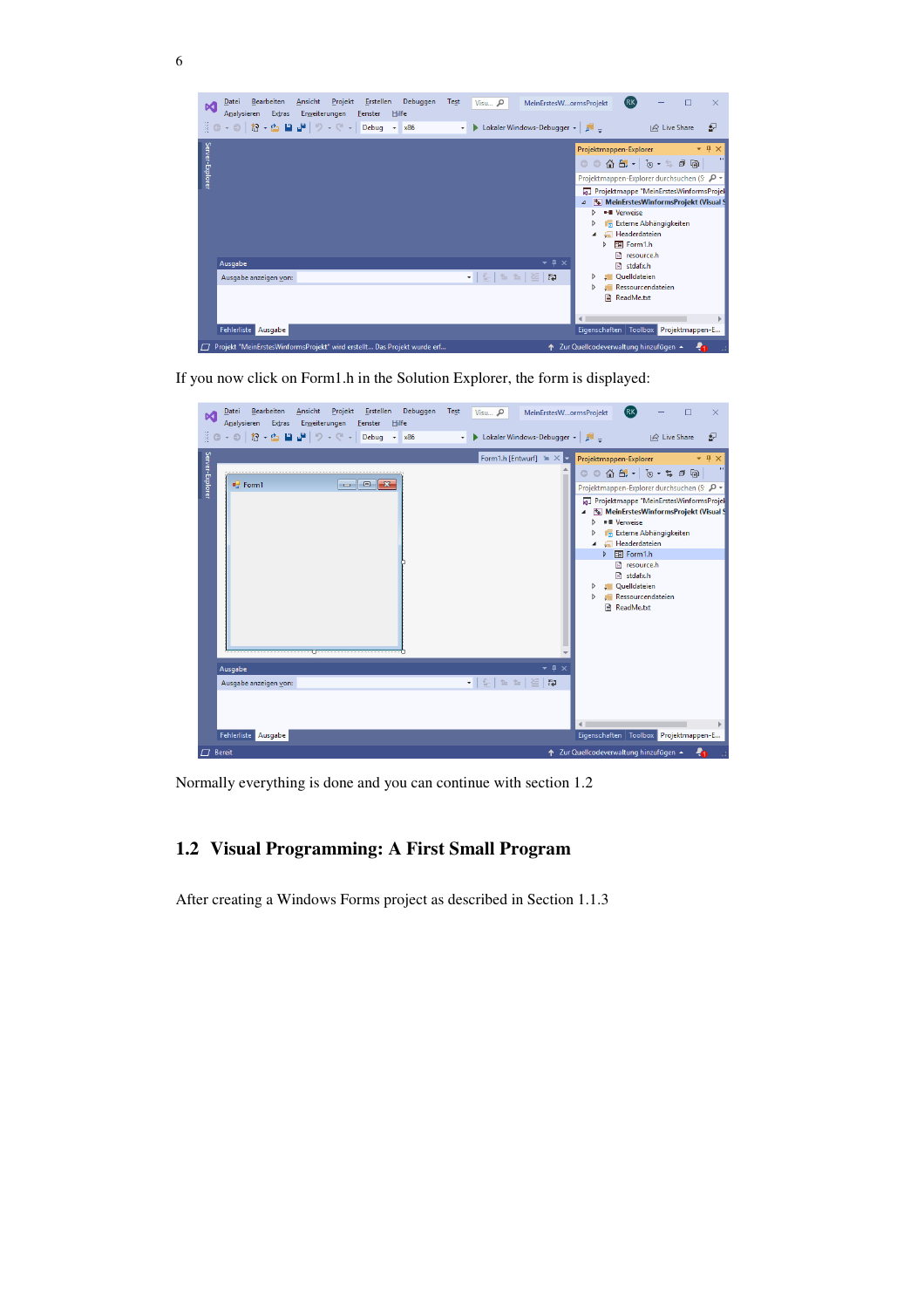

we will first change Visual Studio a bit and then write a first little program. The following discussion applies to Visual Studio 2019, but is essentially the same for other versions of Visual Studio (2017, 2015, and earlier).

The **toolbox** offered here on the left side is displayed when you click on it, or with *View|Toolbox*. In some versions of Visual Studio, the Toolbox is also called the Toolbox. When the form is displayed, the Toolbox displays the controls for the form.

To prevent the Toolbox from obscuring the form, drag the Toolbox to the Solution Explorer frame (press the left mouse button on the Toolbox title bar, then drag and drop the mouse button on the Solution Explorer title bar). Analogous to the properties window. As we only need the Toolbox, the Solution Explorer and the Properties window, you can close all other windows (e.g. Team Explorer etc.) here. Then the right frame looks like this:



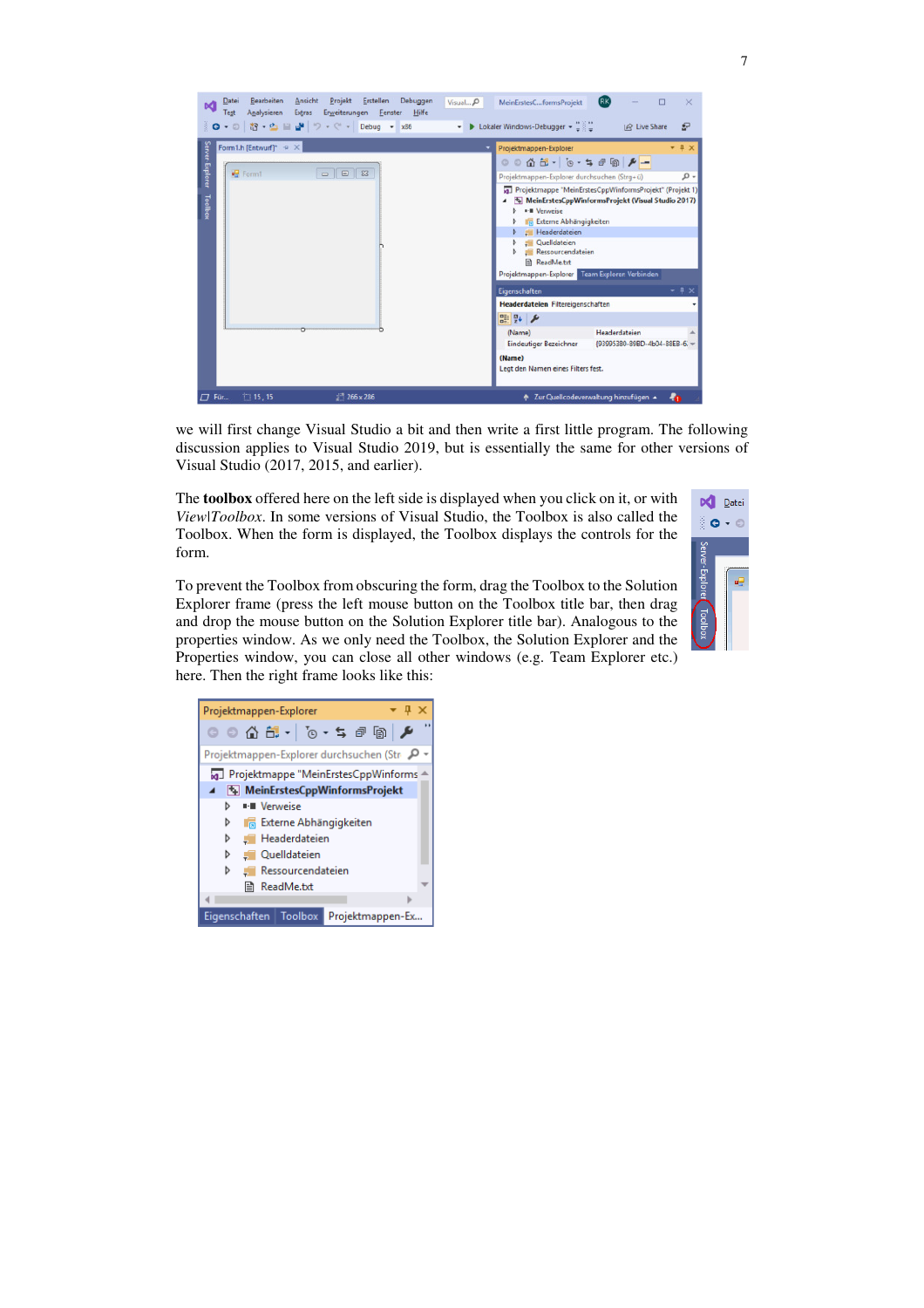The **form** (here *Form1*) is the starting point for all Windows Forms applications. It corresponds to the window that appears when the program is started:



You can set **controls** from the **Toolbox on** a form. The Toolbox contains practically all the usual Windows controls. These are divided into different groups (e.g. *general controls*, *containers,* etc.) that can be opened and closed. Most of these controls (such as a button) are displayed on the form while the program is running. If the mouse pointer remains briefly on a line of the toolbox, a small message window appears with a short description:

| Toolbox                                                                                                                                 |                             | Ωх |  |  |  |  |
|-----------------------------------------------------------------------------------------------------------------------------------------|-----------------------------|----|--|--|--|--|
| In Toolbox suchen                                                                                                                       |                             |    |  |  |  |  |
|                                                                                                                                         | <b>D</b> Alle Windows Forms |    |  |  |  |  |
|                                                                                                                                         | Allgemeine Steuerelemente   |    |  |  |  |  |
|                                                                                                                                         | Zeiger                      |    |  |  |  |  |
| $\boxed{ab}$<br><b>Button</b>                                                                                                           |                             |    |  |  |  |  |
| <b>Button</b><br>Version 4.5.2.0 von Microsoft Corporation<br>.NET Component<br>Löst ein Ereignis aus, wenn der Benutzer darauf klickt. |                             |    |  |  |  |  |
| Label                                                                                                                                   |                             |    |  |  |  |  |
| Toolbox<br>Eigenschaften Projektmappen-Explorer                                                                                         |                             |    |  |  |  |  |

To **place** an **element** from the toolbox **on the form,** simply drag it from the toolbox to the form. Or you click with the mouse first on the toolbox line (it will be displayed as marked) and then on the place in the form where you want the upper left corner to be.

Example: After you have set a label (line seven in *General Controls*, with the capital *A*), a text box (fourth line *from* the bottom, inscription *ab*) and a button (second line with the inscription *ab*) on the form, it looks like this:

| <sup>o</sup> Form1 | — La |
|--------------------|------|
| label1             |      |
| button1            |      |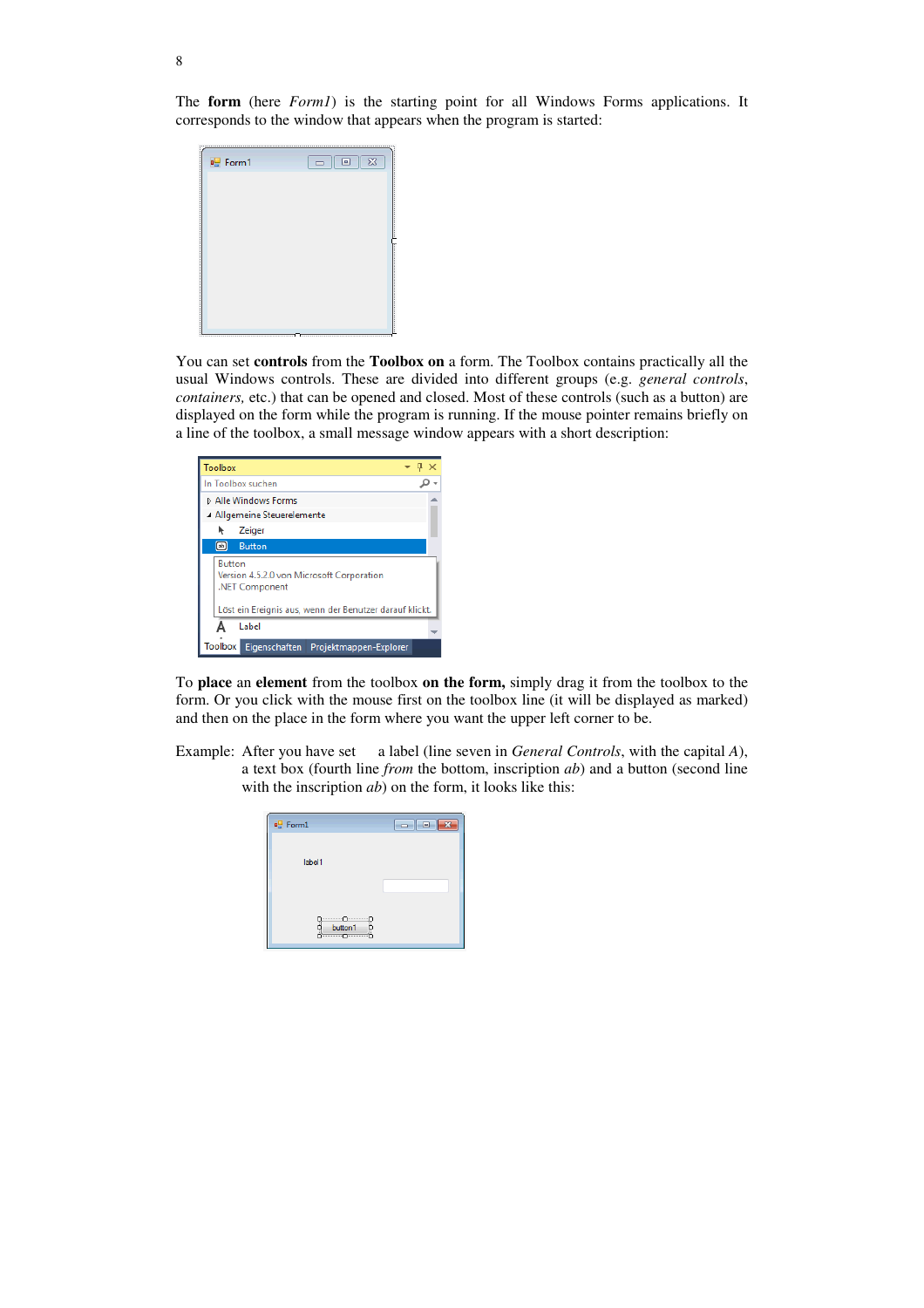These gimmicks have **already** made you **a real Windows program** - not a very useful one, but at least. You can start it as follows:

*-start debugging with Debuggen|Debugging* from the menu bar, or -with *F5* from any window in Visual Studio, or -by calling the executable file created by the compiler.

This program already has many features you would expect from a Windows program: You can move, enlarge, reduce and close it with the mouse.

What is remarkable about this program is the **low effort required to** create it compared to a non-visual development system. In his classic "Programming under Windows" (Petzold 1992, p. 33), for example, Petzold needs about 80 lines of non-trivial C instructions to write the text "Hello Windows" in a window like in a label. And in each of these 80 lines you can do something wrong.

Don't forget to **quit** your **program** before you continue editing it. As long as the program is still running, you cannot restart the compiler or change the form.

This type of programming is called **visual programming**. Whereas in conventional programming a program is developed exclusively by writing instructions (text) in a programming language, in visual programming it is composed entirely or partially of prefabricated graphic controlelements.

Visual Studio can be used to visually design the user interface of a program. This allows you to see what the program will look like at runtime. The statements, which are to be made as reactions to user input (mouse clicks, etc.), are written conventionally in a programminglanguage (e.g. C++**).** 

#### **1.3 The Properties Window**

The control last clicked on a form (or in the pull-down menu of the Properties window) is called the **currently selected control.** One recognizes it by the small squares at its edge, the so-called **pull squares**. You can drag them with the mouse to change the size of the control. A **form** becomes the currently selected control by clicking with the mouse on a free space in the form.

Example:In the last example *button1* is the currently selected control.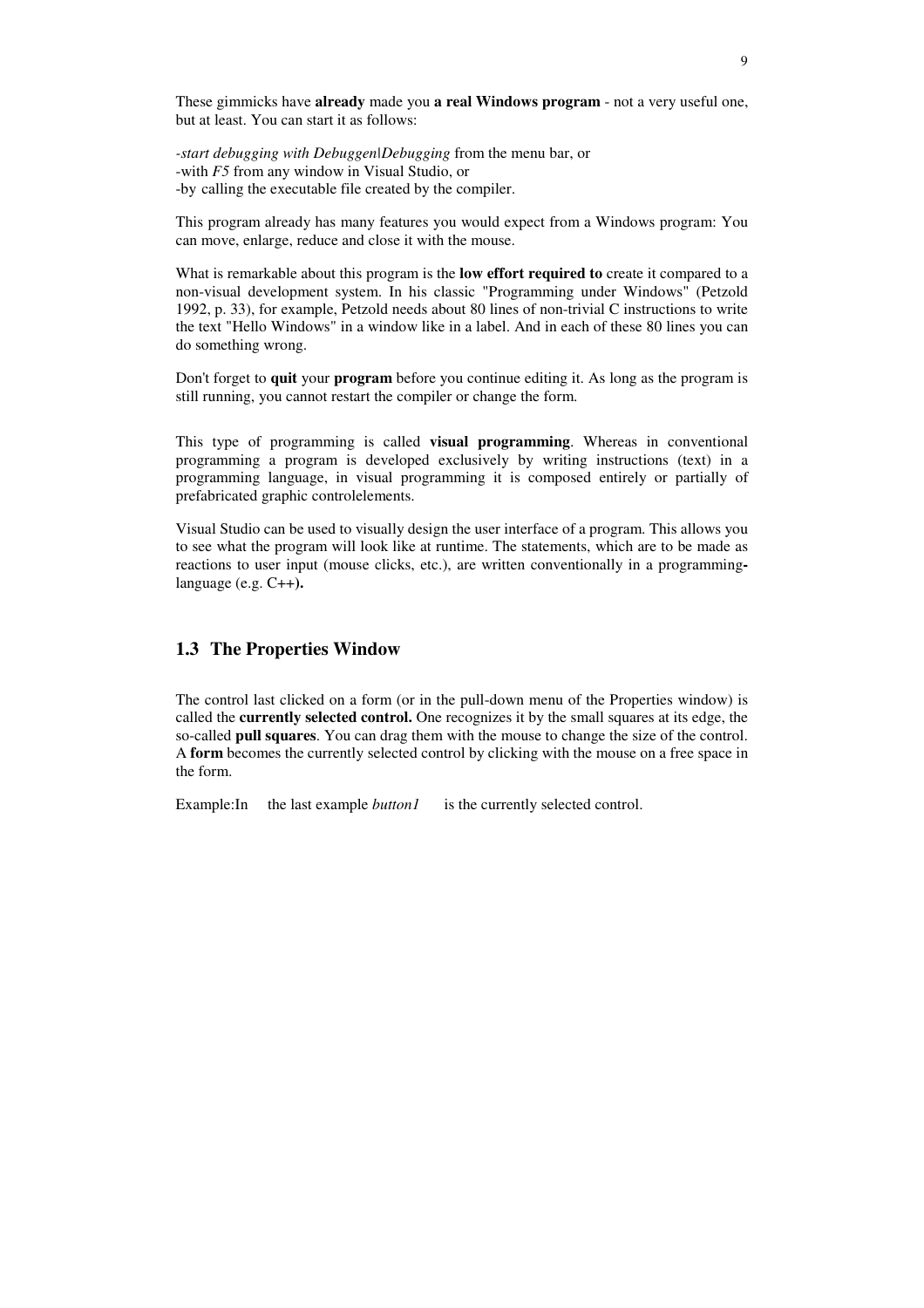In the **properties window** (context menu of the control elementon the form, or *View|Propertieswindow*) the properties of the currently selected controlelementaredisplayed. The left column contains the **names** and the right column the **values of** the properties. The *F1* key provides a description of the property.

??? out A window (e.g. the properties window) can be detached from Visual Studio by undoing its anchoring via the context menu (right mouse button) of the title bar:

|  | Verankerung aufheben                          |
|--|-----------------------------------------------|
|  | Andocken                                      |
|  | Als Dokument im Registerkartenformat andocken |
|  | Automatisch im Hintergrund                    |
|  | Ausblenden                                    |

| Eigenschaften<br>$\blacksquare$ $\times$ |                          |                                         |  |  |  |  |
|------------------------------------------|--------------------------|-----------------------------------------|--|--|--|--|
| button1 System.Windows.Forms.Button      |                          |                                         |  |  |  |  |
|                                          |                          |                                         |  |  |  |  |
|                                          | 霊い回をしく                   |                                         |  |  |  |  |
| <b>Fi</b> Barrierefreiheit               |                          |                                         |  |  |  |  |
|                                          | □ Darstellung            |                                         |  |  |  |  |
|                                          | <b>BackColor</b>         | Control                                 |  |  |  |  |
|                                          | BackgroundImage          | (Keine)                                 |  |  |  |  |
|                                          | BackgroundImageLayc Tile |                                         |  |  |  |  |
|                                          | Cursor                   | Default                                 |  |  |  |  |
|                                          | 田 FlatAppearance         |                                         |  |  |  |  |
|                                          | FlatStyle                | Standard<br>Microsoft Sans Serif; 8,25p |  |  |  |  |
|                                          | 田 Font                   |                                         |  |  |  |  |
|                                          | ForeColor                | <b>ControlText</b>                      |  |  |  |  |
|                                          | Image                    | (Keine)                                 |  |  |  |  |
|                                          | ImageAlign               | MiddleCenter                            |  |  |  |  |
|                                          | ImageIndex               | (Keine)                                 |  |  |  |  |
|                                          | ImageKey                 | (Keine)                                 |  |  |  |  |
|                                          | ImageList                | (Keine)                                 |  |  |  |  |
|                                          | RightToLeft              | No                                      |  |  |  |  |
|                                          | Text                     | ОΚ<br>$\checkmark$                      |  |  |  |  |
|                                          | <b>TextAlian</b>         | <b>MiddleCenter</b>                     |  |  |  |  |
|                                          | <b>TaythmanaPalation</b> | Overlay                                 |  |  |  |  |
| <b>Text</b>                              |                          |                                         |  |  |  |  |
| Der dem Steuerelement zugeordnete Text.  |                          |                                         |  |  |  |  |

Then you get a separate window as shown in the picture on the top right.

The value of a property can be changed via the right column. With some properties you can type in the new value via the keyboard. For others, clicking on the right column displays a small triangle for a pull-down menu that can be used to select a value. Or a symbol with three dots "..." is displayed, which can be used to enter values.

Example: In the *Text* property, you can enter a text using the keyboard. With a button this text is the inscription on the button (e.g. "OK"), and with a form the title line (e.g. "My first C++ program").

> *In the BackColor* property (e.g. for a button) you can select the **background color** via a pull-down menu.

> If you click on the right column of the *Font* property and then on the "..." symbol, you can select the **font of** the *Text* property.

A control on the form is not only adapted to its properties in the Propertieswindow, but also vice versa: If you resize it by dragging the drag squares on the form, the values of the corresponding properties (*Location* and *Size* in the *Layout* section) in the Properties window are automatically updated.

## **1.4 First steps in C++**

The next step is to extend the program from the last section so that statements are executed in response to user input (for example, when a button is clicked).

Windows programs can accept user input in the form of mouse clicks or keyboardinput. In contrast to simple console programs (e.g. DOS programs), you do not have to call any special functions (such as *scanf* in C) in a Windows program that wait for such input. Instead, all entries are received centrally by Windows and forwarded as so-called messages to the corresponding program. This triggers an **event** in this program.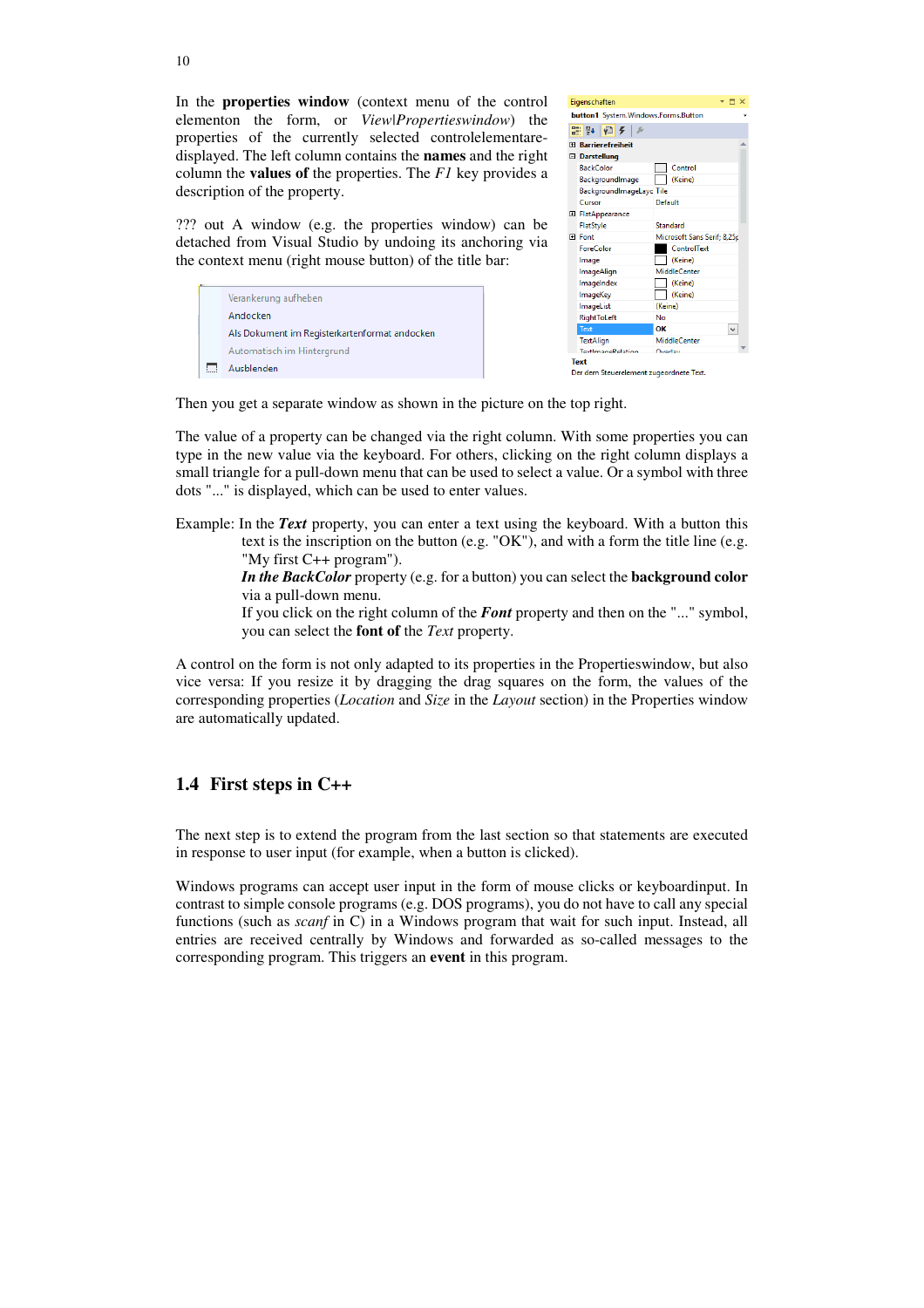

The events that can occur for the currently selected control are displayed after clicking the **events** icon in the Properties window.

The figure on the right shows some events for a button. *Click* stands for the event that occurs when the button is clicked. If you open the groups, you can see that a button can react not only to clicking, but also to numerous other events.

A function can be assigned to such an event, which is called when the event occurs. This function is also known as an **event handler**. It is created by Visual Studio by double-clicking on the line of the event and displayed in the **source code editor.** The cursor is then at the beginning of the function.

For the time being, however, our program should only react to clicking ona button. The function called during this event is most easily obtained by double-clicking the button in the form. Visual Studio creates the following function and displays it in the **editor:**



Tritt auf, wenn auf die Komponente geklickt wird

| Form1.h* $\pm \times$ Form1.h [Entwurf]* |                             |                                                                                     |  |
|------------------------------------------|-----------------------------|-------------------------------------------------------------------------------------|--|
| MeinErstesCppProjekt                     | MeinErstesCppProjekt::Form1 | ▼ © button1_Click(System::Object ^ sende ▼                                          |  |
|                                          |                             | private: System::Void button1 Click(System::Object^ sender, System::EventArgs^ e) { |  |
|                                          |                             |                                                                                     |  |
|                                          |                             |                                                                                     |  |
|                                          |                             |                                                                                     |  |
| 100 %                                    |                             |                                                                                     |  |

Between the curly braces "{" and "}" you then write the **instructions to** be executed when the *Click* event occurs.

Which instructions are possible here and how they have to be constructed is the main subject of this book and is described in detail from chapter 3. In this introductory chapter, only a few instructions will be presented, and only as far as is necessary for a basic understanding of Visual Studio. If you are new to terms such as "variables", etc., continue reading anyway you will certainly get an intuitive idea from the context, which will initially suffice. Later, these terms will be explained in more detail.

An instruction frequently used in programming is the **assignment** (with the operator "=") with which you can assign a value to a variable. Only those properties of controls that are also displayed in the properties window are to be used as variablesnext. These variables can then be assigned the values that are also offered in the properties window in the right column of the properties.